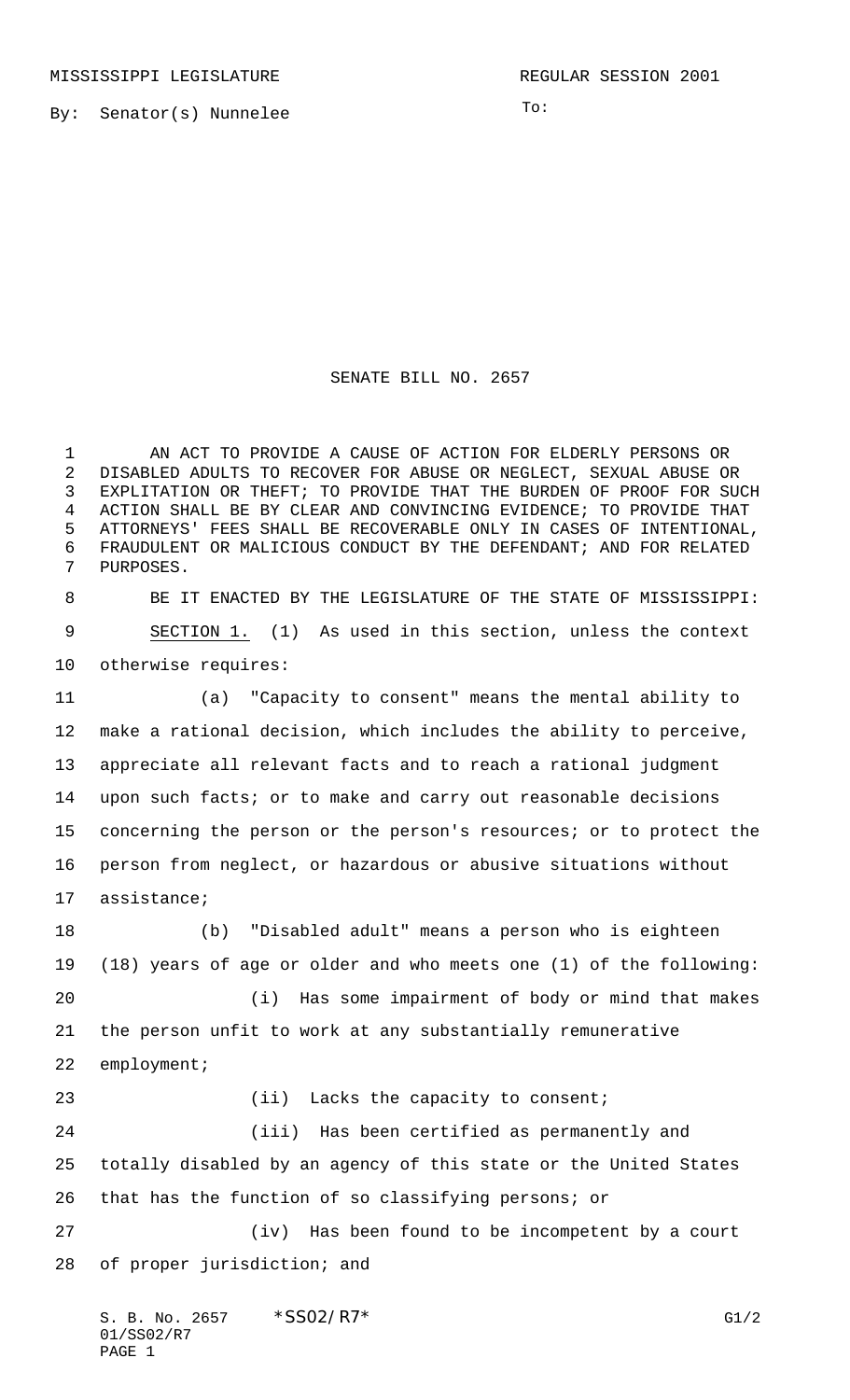(v) Has been found to be incompetent by a court of proper jurisdiction; and

 (c) "Elderly person" or "elder" means a person who is sixty (60) years of age or older who has some mental or physical dysfunctioning, including any resulting from age.

 (2) In addition to other remedies provided by law, an elderly person or disabled adult in that person's own right, or by conservator or next friend, shall have a right of recovery in a civil action for compensatory damages for abuse or neglect, sexual abuse or exploitation as defined in this section or for theft of such person's or adult's money or property whether by fraud, deceit, coercion or otherwise. Such right of action against a wrongdoer shall not abate or be extinguished by the death of the elderly person or disabled adult, but shall pass, unless the alleged wrongdoer is a family member, in which case the cause of action shall pass to the victim's personal representative.

 (3) Jurisdiction for such action shall be in the circuit court where the elderly person or disabled adult may reside or where the actions occurred.

S. B. No. 2657 \* SS02/R7\* 01/SS02/R7 PAGE 2 (4) Damages shall include compensatory damages and costs where it is proven by clear and convincing evidence that a defendant is liable for abuse or neglect, sexual abuse or exploitation as defined in this section or for theft of such elderly person's or disabled adult's money or property whether by fraud, deceit, coercion or otherwise. Costs shall include reasonable expenses. As part of any judgment, the court may declare void and unenforceable any marriage proven to have been entered into as part of a scheme to commit abuse or neglect, sexual abuse or exploitation as defined in this section or theft of such elderly person's or disabled adult's money or property whether by fraud, deceit, coercion or otherwise. In addition, if it is proven upon clear and convincing evidence that abuse or neglect, sexual abuse or exploitation or theft resulted from